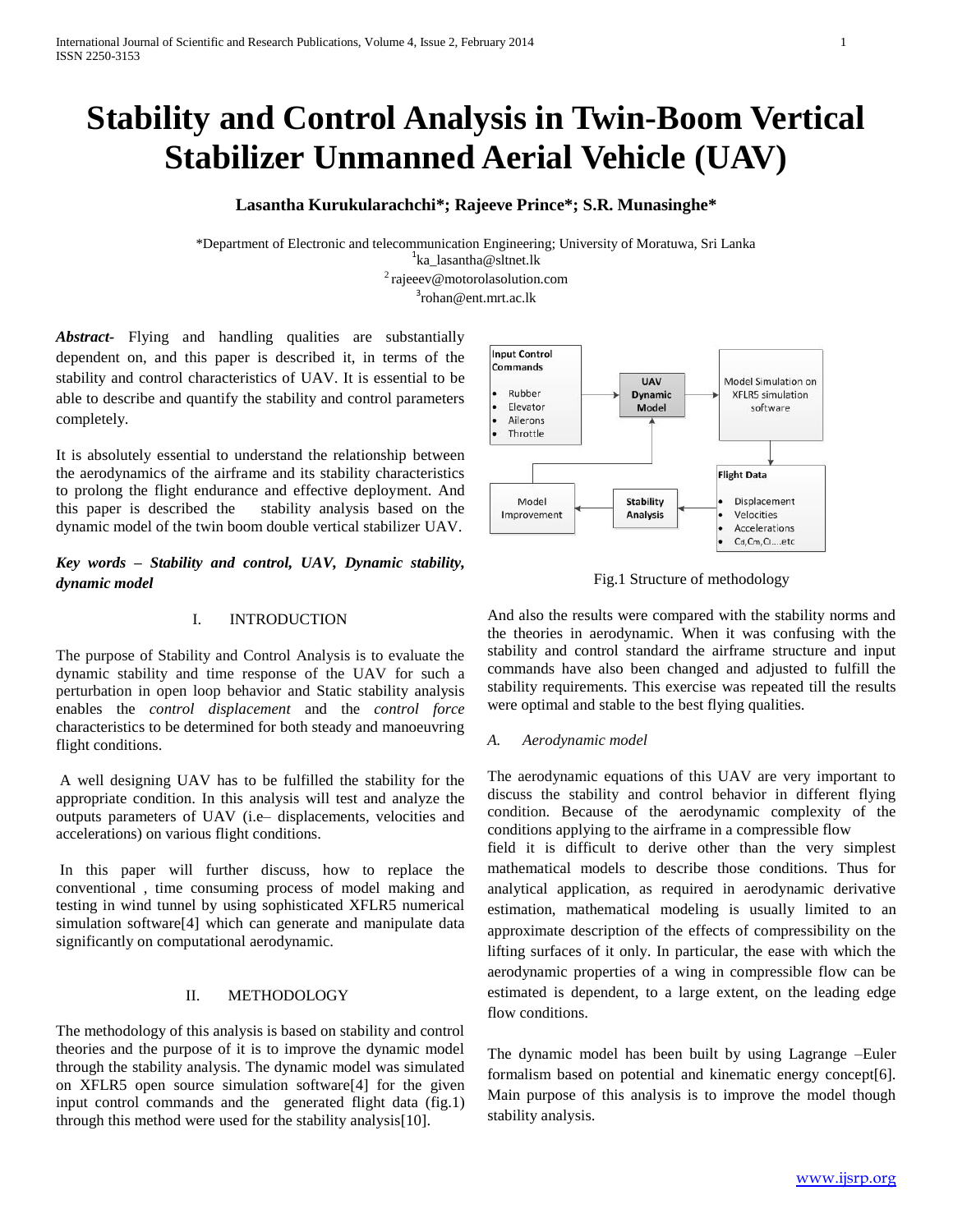International Journal of Scientific and Research Publications, Volume 4, Issue 2, February 2014 2 ISSN 2250-3153

$$
\Gamma_i = \frac{d}{dt} \left( \frac{\delta L}{\delta \dot{q}_i} \right) - \frac{\delta L}{\delta q_i} \tag{1}
$$

$$
L_{(q,\dot{q})} = E_{c_{Trans}} + E_{c_{Rot}} - E_p \tag{2}
$$

Where,

*qi* : generalized coordinates  $\Gamma_i$ : generalized force given by non-conservatives forces  $E_{C_{Trans}}$ : Total translational kinetic energy  $E_{c_{Rot}}$ : Total rotational energy  $E_p$ : Total potential energy

The kinetic energy due to the translation is :

$$
E_{c_{Trans}} = \frac{1}{2}m\dot{x}^2 + \frac{1}{2}m\dot{y}^2 + \frac{1}{2}m\dot{z}^2
$$
 (3)

Then the kinetic energy due to the rotation is[6]  $;$ 

$$
E_{c_{Rot}} = \frac{1}{2} I_{xx} \omega_x^2 + \frac{1}{2} I_{yy} \omega_y^2 + \frac{1}{2} I_{zz} \omega_z^2
$$
 (4)

Then the total kinetic enegry:

$$
E_T = \frac{1}{2} \left( \frac{m \dot{x}^2 + m \dot{y}^2 + m \dot{z}^2}{+ I_{xx} \omega_x^2 + I_{yy} \omega_{y}^2 + I_{zz} \omega_z^2} \right)
$$
(5)

The potential energy can be expressed by:

$$
V = -m. g.Z = -mg \left( \frac{-\sin\theta . x + \sin\phi \cos\theta . y}{+ \cos\phi \cos\theta . z} \right) \tag{6}
$$

Where *ωx, ωy, ωz* are the rotational speed that can be expressed as a function of the roll, pitch and yaw rate  $(\vec{\phi}, \vec{\theta}, \vec{\psi})[4]$ :

 $\omega_x = \dot{\phi} - \dot{\psi} \sin \theta$  (7)

$$
\omega_y = \dot{\theta}\cos\phi + \dot{\psi}\cos\theta\sin\phi \tag{8}
$$

$$
\omega_z = -\dot{\theta}\sin\phi + \dot{\Psi}\cos\theta\cos\phi \tag{9}
$$

The force equation for the linear momentum can be derived from the Lagrangian formation as follows :

$$
\frac{d}{dt}\left(\frac{\delta L}{\delta \dot{x}}\right) - \frac{\delta L}{\delta x} = F_x \tag{10}
$$

$$
\frac{d}{dt}\left(\frac{\delta L}{\delta \dot{y}}\right) - \frac{\delta L}{\delta y} = F_y \tag{11}
$$

$$
\frac{d}{dt}\left(\frac{\delta L}{\delta \dot{z}}\right) - \frac{\delta L}{\delta z} = F_z \tag{12}
$$

Then the motion equation for the angular [5] momentum can be derived as follows;

$$
\frac{d}{dt}\left(\frac{\delta L}{\delta \dot{\psi}}\right) - \frac{\delta L}{\delta \psi} = \tau_{\psi} \tag{13}
$$

 $\mathbb{R}^n$  and  $\mathbb{R}^n$ 

$$
\frac{d}{dt}\left(\frac{\delta L}{\delta \dot{\phi}}\right) - \frac{\delta L}{\delta \phi} = \tau_{\phi} \tag{14}
$$

$$
\frac{d}{dt}\left(\frac{\delta L}{\delta \dot{\theta}}\right) - \frac{\delta L}{\delta \dot{\theta}} = \tau_{\theta} \tag{15}
$$

The non-conservative forces and moments come from the aerodynamics as per Lagrange-Euler approach. On this UAV, five parts are considered to calculate the aerodynamics. They are mainly on left and right wings, elevator, and two vertical stabilizers(fig.2).

The airframe is considered as a rigid body associated with the aerodynamic forces generated by the propeller and the wing. This model is obtained under the assumptions that the center of mass and the body fixed frame origin are coincided; The structure is supposed to be rigid and symmetric (diagonal inertia matrix); The wind speed in the Earth frame is set to zero so that the relative wind on the body frame is only due to the UAV speed.

Total forces and moments on the UAV are[2],

$$
f_t \parallel = f_{proper} + \sum_{i=1}^{5} (f_{i_{lift}} + f_{i_{drag}}) \tag{16}
$$

$$
M_t \parallel = \sum_{i=1}^{N_t} M_i + f_{i_{lift}} \times r_i + f_{i_{drag}} \times r_i \tag{17}
$$

$$
f_{proper} = f(\dot{x}, U_i) \tag{18}
$$

$$
f_{i_{\text{lift}}} = C_{i_{\text{lift}}} \frac{\rho}{2} S_i v^2
$$
 (19)

$$
f_{i_{drag}} = C_{i_{drag}} \frac{\rho}{2} S_i v^2
$$
\n
$$
M = C_i \frac{\rho}{2} S_i v^2 \text{ chord.}
$$
\n(20)

$$
M_i = C_{i \text{mom.}} \frac{\mu}{2} S_i v^2 \cdot \text{chord}_i \tag{21}
$$

## Where -  $U_i$  is control input

Isolating the acceleration and applying the small angle approximation as it shows linearity for very short time, where the rotational speed in the solid basis are equal to Euler's angles rates. Then,

$$
\ddot{x} = \frac{F_{tot,x}}{m} - g\sin\theta\tag{22}
$$

$$
\ddot{y} = \frac{F_{tot,y}}{m} + g\sin\phi\cos\theta\tag{23}
$$

$$
\ddot{z} = \frac{F_{tot,z}}{m} + g\cos\phi\cos\theta\tag{24}
$$

$$
\ddot{\phi} = \frac{I_{yy} - I_{zz}}{I_{xx}} \dot{\psi} \dot{\theta} + \frac{M_{tot,x}}{I_{xx}} \tag{25}
$$

$$
\ddot{\theta} = \frac{I_{zz} - I_{xx}}{I_{yy}} \dot{\psi} \dot{\phi} + \frac{M_{tot,y}}{I_{yy}}
$$
(26)

$$
\ddot{\psi} = \frac{I_{xx} - I_{yy}}{I_{zz}} \dot{\theta} \dot{\phi} + \frac{M_{tot,z}}{I_{zz}} \tag{27}
$$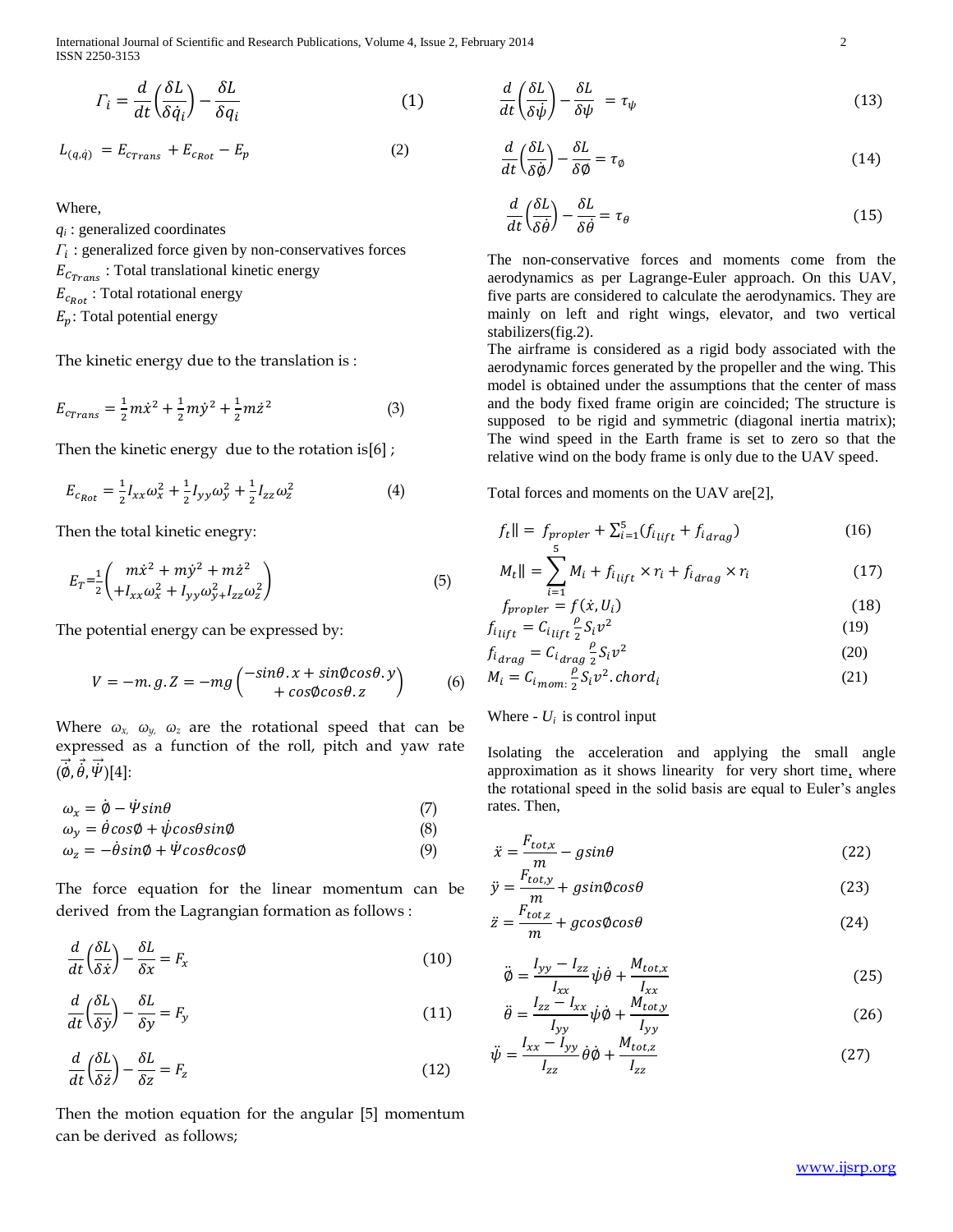The fundamental goal of this dynamic modeling is to bring the required numerical outputs (fig.1) for flight motion for the given inputs conditions[1].

#### *B. Model Testing on XFLR5 Simulation Environment*

In this model testing, the time consuming process of model making and testing in wind tunnel was replaced by using sophisticated XFLR5 numerical simulation software which can

generate and manipulate data significantly on computational aerodynamic.

The output parameters of UAV (i.e– displacements, velocities and accelerations) have been tested on various flight conditions and the model verified on its stability and control in the XFLR5 simulation software[11]. And the results are discussed in the next chapter.



Fig.2-Forces and moments are on the airframe

## III. MODEL IMPROVEMENT THROUGH **STABILITY**

This stability test was done for model improvement for the existing twin boom vertical stabilizer UVA. It wasn't fulfilled the trimmed condition in terms of, basic stability and control characteristics. The major issue that it had was the center of pressure and the center of gravity was confused with natural point. Therefore, a small transient upsets from equilibrium it couldn't stable in climbing.( Fig.3).Obviously, the gradient is zero from  $-5^\circ$  to  $5^\circ$  and it was positive at  $7^\circ$  in the previous model. Therefore it is unstable while it is claimbing.

To control the downwash lag the elevator incidence angle was changed from  $5^\circ$  to  $16^\circ$  and the wing incidence angle was changed from  $15^{\circ}$  to  $8^{\circ}$ . The condition for longitudinal static stability can be determined by plotting pitching moment coefficient *Cm*, for variation in incidence *α*. The nose up disturbance increases *α*  and takes the aircraft to the out-of-trim point where the pitching moment coefficient becomes negative and is therefore restoring. Clearly, a nose down disturbance leads to the same conclusion. As indicated, the aircraft is stable when the slope of this plot is negative[5].



Fig.3-Pitch angle Vs Moment coefficient in UAV before the model improve

Flying condition and handling qualities are interpreted to describe in terms of, stability and control characteristics of the UAV. In this application, flight model has been tested for four natural longitudinal stability modes and four natural lateral stability modes on XFLT5 simulation environment. There are two symmetric phugoid and two short period modes for longitudinal motion and one spiral , one roll damping and also two Dutch roll modes for lateral motion[5].

As for the longitudinal stability modes, whenever the UAV is disturbed from its equilibrium trim state the lateral–directional stability modes will also be excited. Again, the disturbance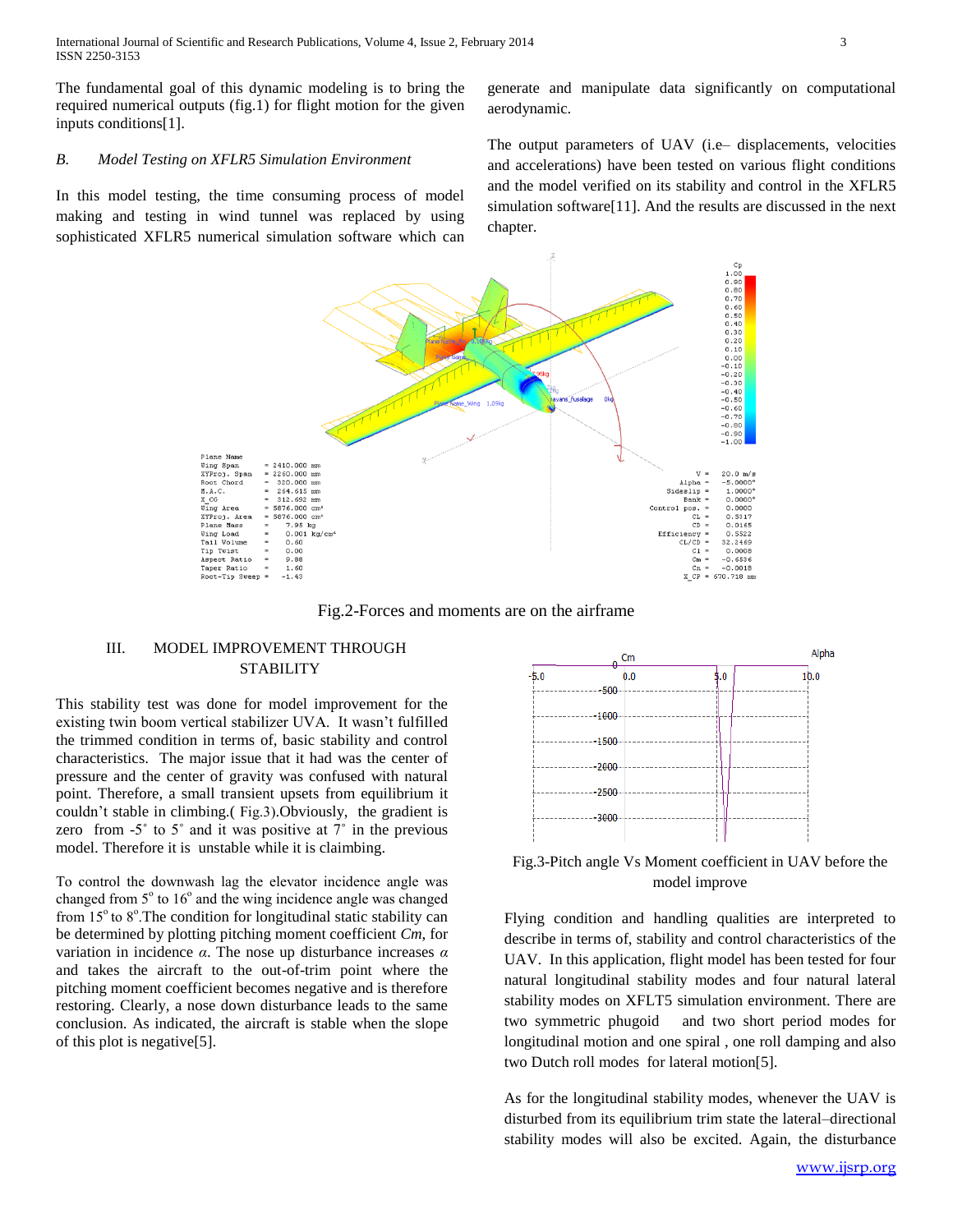may be initiated by Autopilot, a change in power setting, airframe configuration changes, such as flap deployment, and by external influences such as gusts and turbulence.

The following graphs have been generated using UAV air frame geometry and aerodynamic stability predictions are based on it. The magnitude of the gradient (Fig-4) determines the degree of stability in the airframe for a given disturbance in alpha (AoA). The corresponding pitching moment  $C_m$  curve is showing negative slope (fig.4) in stable aircraft. Therefore, when the angle of attack is changed the tendency to return to its stable position is high in this UAV[5].



Fig.4-Pitch angle Vs Moment coefficient in UAV after the model improvement

It is shown below that the condition for UAV to possess static stability at a given trim condition is that the gradient of the *C<sup>l</sup>* Vs Alpha (AoA) plot is positive. Obviously, a very large range of values of the gradients is possible and the magnitude of the gradient determines the degree of stability possessed by this UAV. Variation in the degree of longitudinal static stability is illustrated in Fig.5. This means, the tendency of center of gravity to move forward from natural point of the air frame is high[1].



Fig.5- Pitch angles Vs Lift coefficient in UAV

### *A. Root Locus Plot for UAV*

Root Locus interpretation for the UAV lateral and longitudinal modes are shown below and analyzed the pitch attitude feedback on UAV at the same flight condition [1].

The typical root locus graphs are plotted for four natural lateral modes (fig.6) and four natural longitudinal (fig.7) modes. These illustrate the negative damping constants in both modes then also the degree of stability is more [11].



Fig. 6- Lateral mode



Fig.7- Longitudinal mode

### *B. Short Term Response for the Dynamic Model*

The UAV handling qualities are mainly concerned with the dynamics of the initial, or transient, response to controls [1]. Thus since the short term dynamics are of the greatest interest and it is common practice to conduct handling quality studies using reduced order dynamic models derived from the full order equations of motion [9].

The advantage of this approach is that it gives maximum functional visibility to the motion drivers of greatest significance. The lateral behavior is described by four variables.

The spring lateral stability analysis has been done for this UAVon XFLR5 simulation software environment. When it was flying in steady state position at an altitude of 8000 ft the head angle turned down from 2˚ due to the unexpected perturbation and the spiral lateral mode stability is described as follows. When the UAV was in its steady state, the roll rate and the yaw rate were equal to zero. But, for the sudden deviation of the head angle these were fluctuating and progressively returned to zero with in very short period. The results are shown in fig .8.